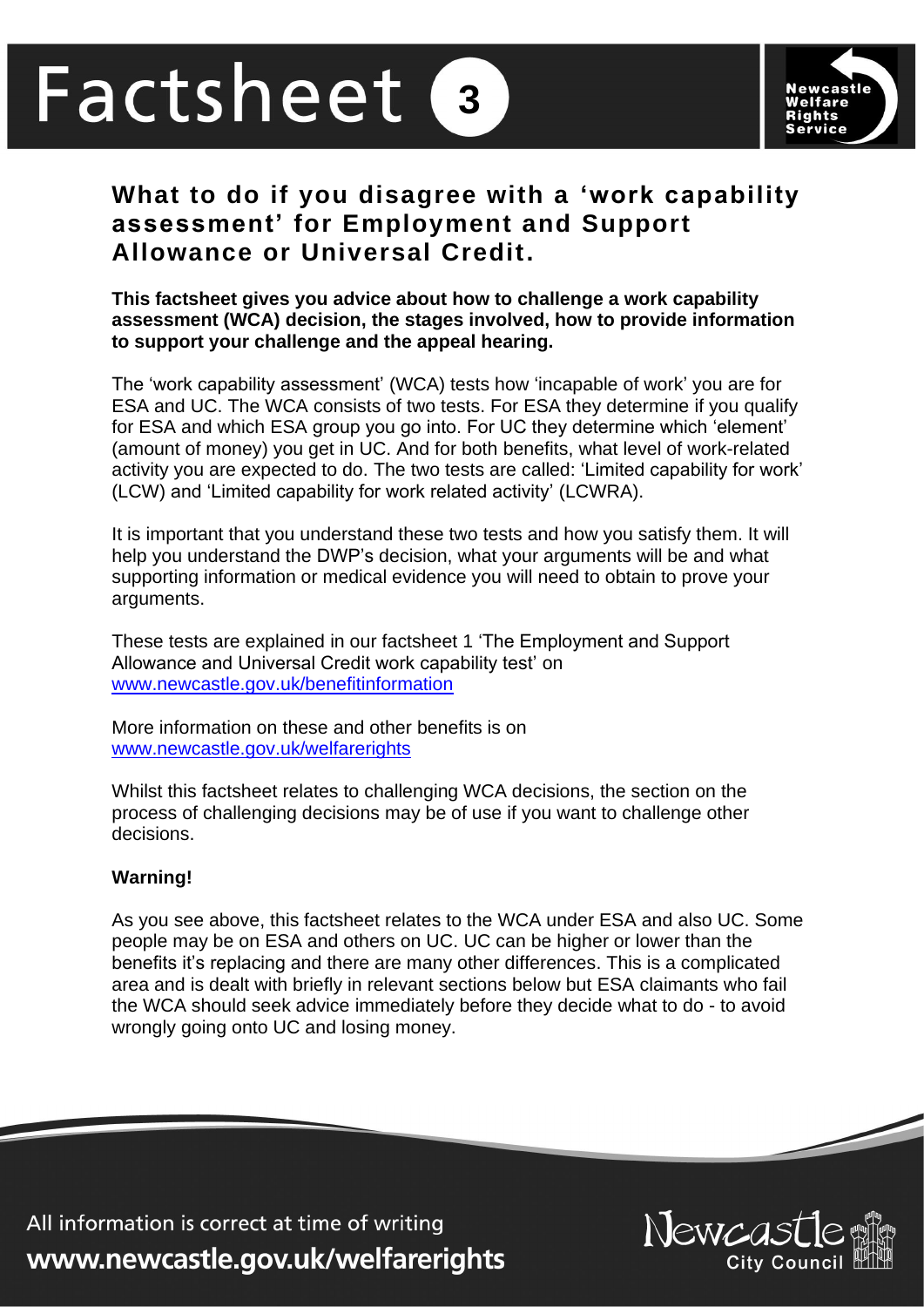# **The two stages in challenging a WCA decision**

## **Stage 1. 'Mandatory reconsideration' (revision)**

If you are unhappy with a decision following your WCA, you **must usually** first ask the Department for Work and Pensions (DWP) to reconsider their decision called a 'mandatory reconsideration'. If you are unhappy with that decision, then you can submit an appeal to an independent tribunal. This compulsory stage applies to most benefits apart from Housing Benefit.

**You do not have to request a mandatory reconsideration for ESA - and can go straight to submitting an appeal** - if the decision is that you do not have limited capability for work and you would qualify for a payment of ESA (i.e. 'treated' as satisfying the criteria) pending an appeal against that decision. Further details on this can be found in the government's guidance [ADM 21/20](https://www.gov.uk/government/publications/advice-for-decision-making-staff-guide) and [DMG memo 19/20.](https://www.gov.uk/government/publications/decision-makers-guide-memos-staff-guide) This is complicated so you may need to seek advice.

The general rule is that whilst pending a mandatory reconsideration, you do not receive ESA, but while pending an appeal, you are paid ESA. If the above applies, then you can go straight to appeal and receive ESA pending the appeal.

You can ask for a mandatory reconsideration by phone but it is better to make the request in writing to confirm it was made. You can write your own request but you can also download a form from the gov.uk website, which you can type into and print off to send: [www.gov.uk/mandatory-reconsideration.](http://www.gov.uk/mandatory-reconsideration)

Your mandatory reconsideration request has to arrive at the DWP within one month of the date of the decision – which is found on the decision letter. An extension of this time can be requested in limited circumstances, such as being ill. Your request need only say you disagree with the decision for example:

"I believe you have underestimated the degree of my disability and consequently underestimated the extent of my problems and/or the difficulties I have regarding the criteria. I do not believe that the decision maker has fully considered my medical condition and any medical evidence in relation to the assessment criteria." This can be sent in and you will get a decision.

### **Problems with payment of ESA and Universal Credit (UC) warning**

As described above, in certain circumstances, those on ESA may not need to submit a mandatory reconsideration. But if that does not apply to you and you still need to submit a mandatory reconsideration, then you may not get ESA whilst pending a mandatory reconsideration, also as described above. In which case you would want to submit the mandatory reconsideration as quickly as possible so to get a quick decision (during which time you would not get ESA) so you can then submit an appeal when you would be paid ESA 'pending an appeal'.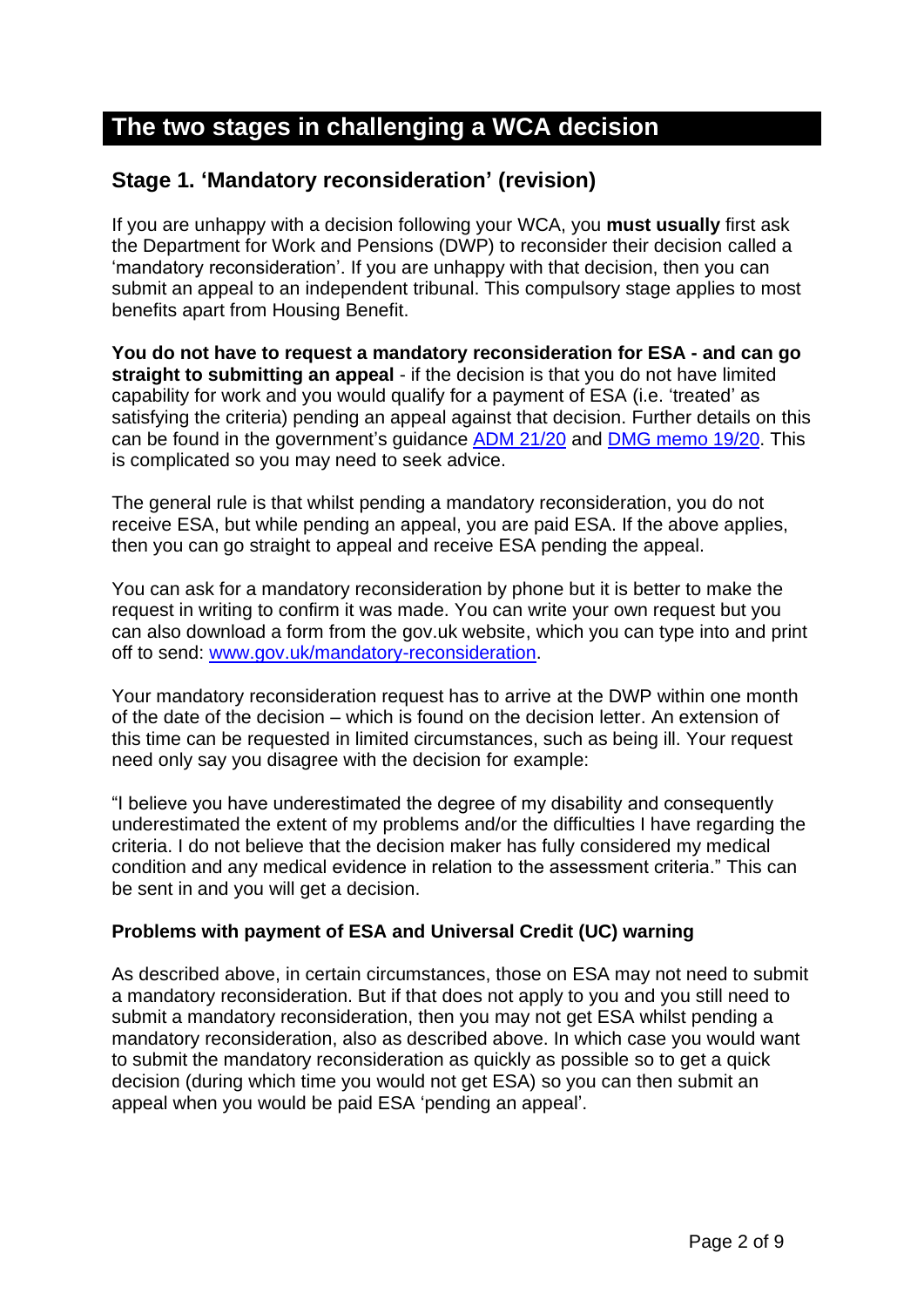If you have to wait a long time without ESA, you may end up having to claim Universal Credit, which may be a drop in benefit. Plus, usually, once you are on UC you cannot return to ESA or the other benefits it's replacing.

If you have managed not to claim UC, once you get the mandatory reconsideration decision and you appeal (below) you can then ask to go back onto ESA 'pending an appeal'. Though even this is complicated. For example, you still may not get ESA 'pending an appeal' if it's not the first decision you're appealing about. This is a complicated area and you may wish to seek advice - as below. Also see the webpage [www.newcastle.gov.uk/universalcredit.](http://www.newcastle.gov.uk/universalcredit)

However, **if you are already on UC or you are happy to claim UC after submitting a mandatory reconsideration,** you may wish to make a more detailed challenge at this stage and maybe get more supporting evidence. Although remember the one-month time limit. You can provide supporting information at this and each stage (see 'supporting information' below). After that you will get a decision.

If you are on UC, then you can submit your mandatory reconsideration on your UC journal. Take a picture of it in-case.

#### **If the decision was only that you do not satisfy the 'Limited capability for work related activity' (LCWRA) test (i.e. the support group in ESA or the LCWRA element in UC)**:

- For ESA, the support component stops but your ESA may continue to be paid, providing that the DWP is still satisfied that you are unfit for work. You are likely to see a reduction in your entitlement should this happen and you can be asked to take part in work related activity, such as CV Writing or attending training courses.
- For UC, the LCWRA element stops but the rest of your UC continues.

During this time then, you would be considered as unfit for work but you may be asked to undertake some work related activity, which you should clarify.

Your challenge would be about this LCWRA test, which you should clarify. **Warning:** Even then, the DWP may look at the LCW too. This is true at the appeal stage too where the Tribunal consider your appeal.

If the DWP ring you to explain their decision, make sure they still send you the decision.

### **Stage 2. 'Direct Lodgement' (appeal)**

**Warning.** When you appeal a decision, the whole award may be reconsidered. For example, you may only be challenging the 'Limited capability for work related activity test' but the tribunal may also consider the 'Limited capability for work' test.

If you are unhappy with the mandatory reconsideration decision, you can then appeal directly to the HM Courts and Tribunals Service (the Tribunals Service) on the form SSCS1. This can also be submitted online at [https://www.appeal-benefit](https://www.appeal-benefit-decision.service.gov.uk/benefit-type)[decision.service.gov.uk/benefit-type.](https://www.appeal-benefit-decision.service.gov.uk/benefit-type) Your appeal has to arrive at the Tribunals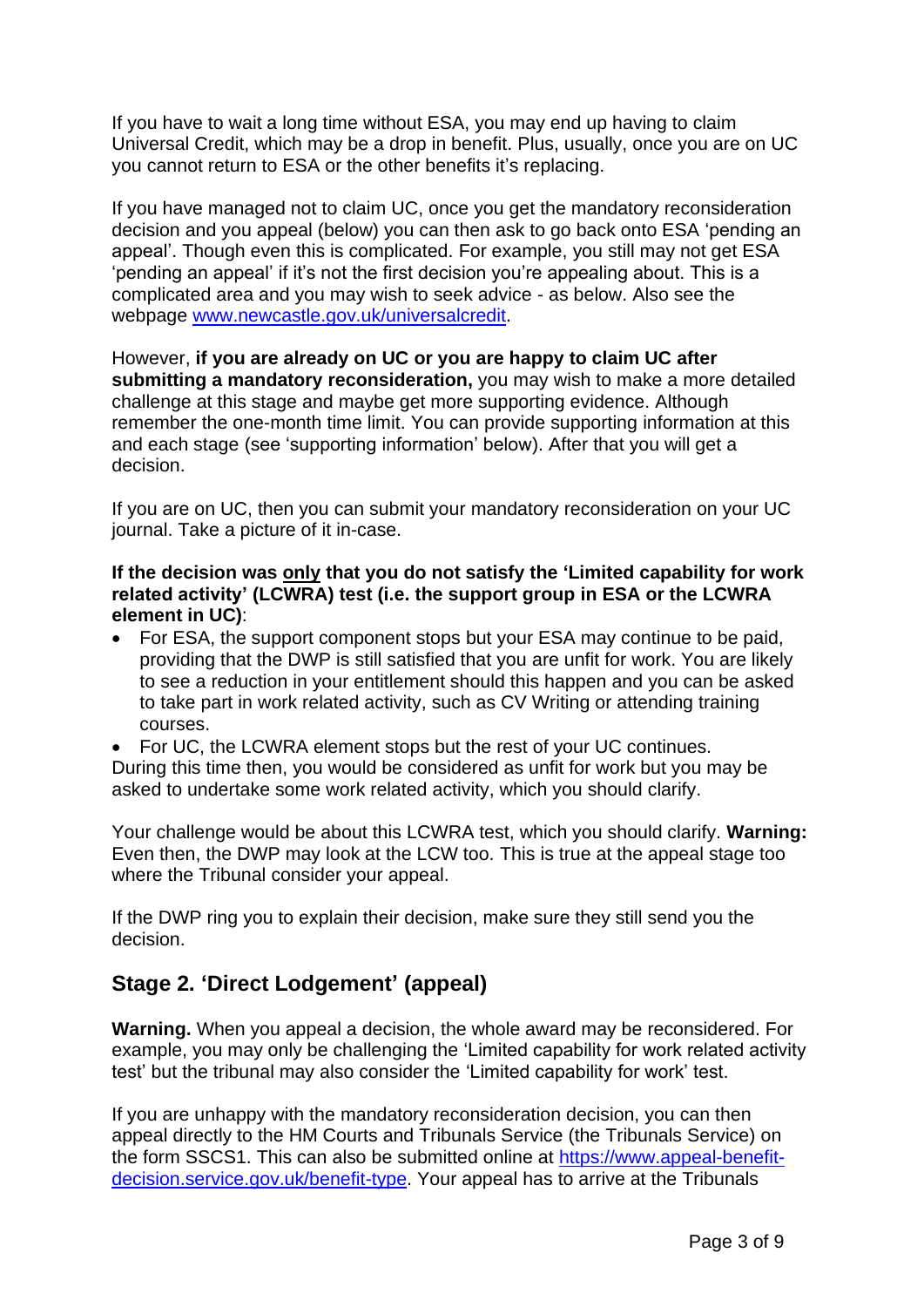Service within one month of the date of the decision. Send it by first class post if you cannot submit this online and allow at least two days for it to get there. A late appeal can be made outside this time limit and up to 12 months but you must show good reasons for lateness. The last page of the form tells you where to send it. You should ask for a "proof of posting" from the Post Office. You can get the form SSCS1 from the DWP, an advice agency or [www.gov.uk/government/publications/appeal-a](http://www.gov.uk/government/publications/appeal-a-social-security-benefits-decision-form-sscs1)[social-security-benefits-decision-form-sscs1'](http://www.gov.uk/government/publications/appeal-a-social-security-benefits-decision-form-sscs1) where you can either print it off to complete by hand or complete it online then print it off to send.

#### **Some points on completing the SSCS1:**

- If you are posting your SSCS1, you must enclose with it the DWP mandatory reconsideration decision letter. If you are submitting the appeal online, you will be asked for information from the mandatory reconsideration, so you will need it to hand when you submit it.
- In the section 'About your representative (if you have one)', do not assume that an organisation will represent you just because it has helped you in the past. You must check with them. If they do agree to represent you, you must keep them informed of any changes or letters you receive.
- In section 5, the 'Grounds for appeal' box, we suggest you write something like:

"I wish to appeal against the decision on my ESA/UC or WCA test. I do not believe that the decision maker has fully considered my medical condition and any medical evidence in relation to the assessment criteria. I request a copy of the medical assessment or any other medical information be sent to me."

You will also need to know which of the two WCA tests you failed in order to make your argument, as explained on page one.

- Section 6. Tribunals prefer claimants to attend and statistically you have a better chance of success if you do. *You may have the option of other kinds of hearings over the phone or video developed during coronavirus*
- Section 7. If a representative has agreed to come with you to the tribunal, check what dates they cannot make. Also see next pages.
- Again, you may want to include supporting evidence from, for example, a professional who knows you. See 'supporting information …' below. If your appeal contains further or new evidence, the DWP should look again at its decision. If the DWP does not change its decision, the appeal process will continue. See "What happens after you appeal?" below.
- If you are posting the appeal, keep a copy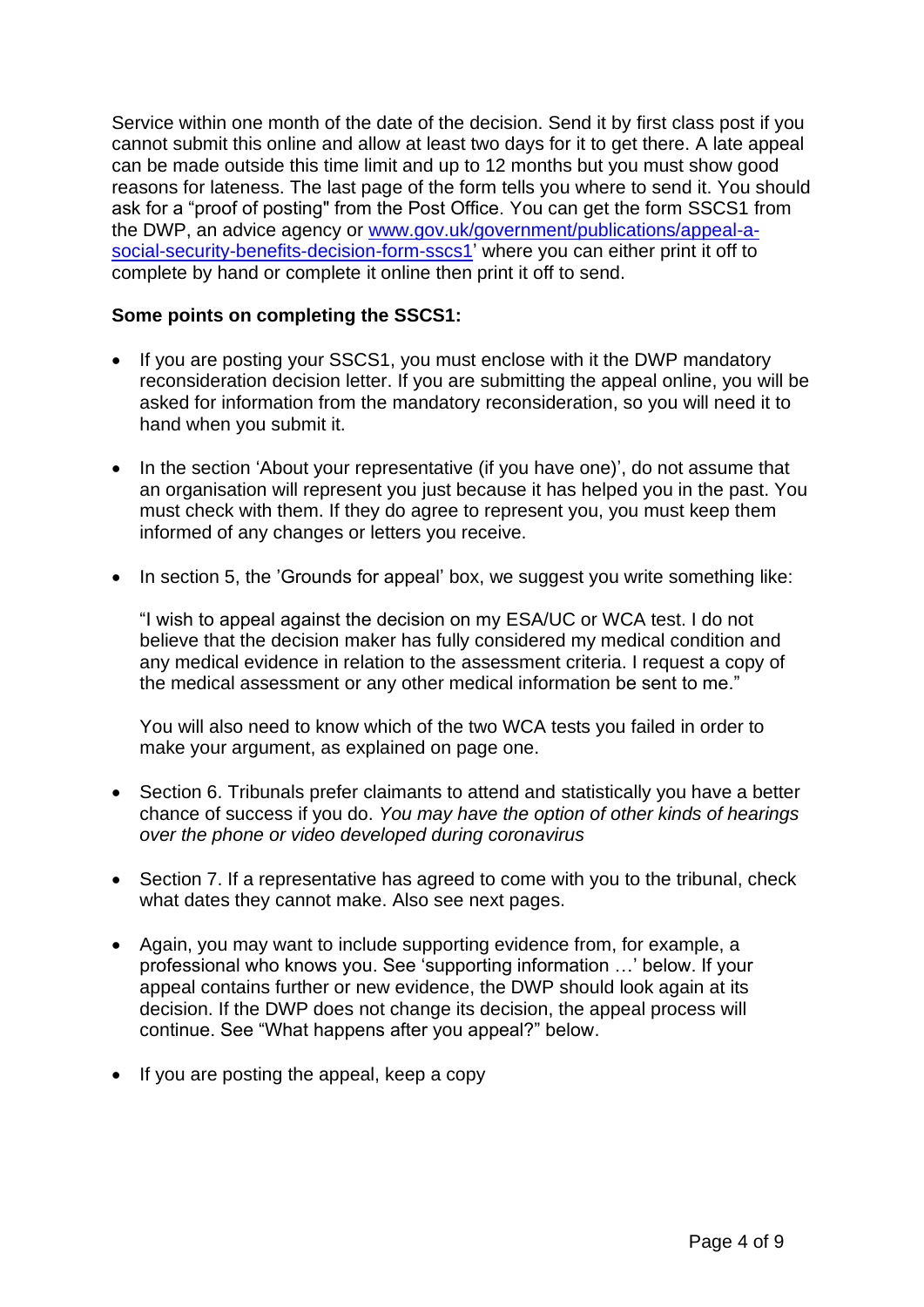# **What happens after you appeal?**

#### **Please see the above advice regarding the limitations on receiving ESA 'pending an appeal'.**

The Tribunal Service will confirm it has received your appeal. The Department for Work and Pensions (DWP) office should write a response.

If the DWP partly or fully decides in your favour, your appeal ends and if unhappy with that new decision, you will have to make a new appeal. Otherwise, the appeal continues and you will be sent a bulky set of appeal papers which includes the DWP's reasons for its decision and a response to your appeal. You may wait several months before you receive these appeal papers.

The Tribunals Service may send you an 'enquiry form'. You must complete and return it within 14 days – in the provided pre-paid envelope. It is important that you understand the following before you complete it:

- You have a better chance of winning your appeal if you attend the tribunal hearing.
- The guidance on completing the SSCS1 'about your representative' above also applies here. You should not assume that they can attend a hearing at less than 14 days' notice even if you can. You should also ask your representative for any dates within the next six months when they are unavailable to represent you and you should include those dates with any that you cannot attend a tribunal, giving the reasons. For example, hospital appointments, holidays.
- You can ask for a domiciliary hearing. See below

#### **Supporting information**

You are entitled to see your medical record and medications free. The NHS encourage this to be done online: [www.nhs.uk/using-the-nhs/about-the-nhs/how-to](http://www.nhs.uk/using-the-nhs/about-the-nhs/how-to-access-your-health-records/)[access-your-health-records/.](http://www.nhs.uk/using-the-nhs/about-the-nhs/how-to-access-your-health-records/) In addition, you can ask your GP to provide a letter confirming your medical conditions and medication and whether he/she can confirm any of the difficulties you say you have in relation to the WCA. You could also ask for a letter from anyone else helping you, such as a support worker, social worker, CPN, hospital doctor, physiotherapist, health visitor, consultant.

It may be helpful for you to show them the assessment criteria and explain which parts of it you satisfy - remembering that there are the two tests under the WCA. For example, the WCA 'limited capability for work' test involves scoring points for being unable to carry out certain listed activities. The section 'Further information and advice' below shows you where to find these criteria. Such evidence is very helpful. Your own evidence (for example what you wrote in your claim form or what you tell the tribunal in your own words) is best backed up with evidence but it can be sufficient for the tribunal to allow your appeal, provided it is believable and not exaggerated.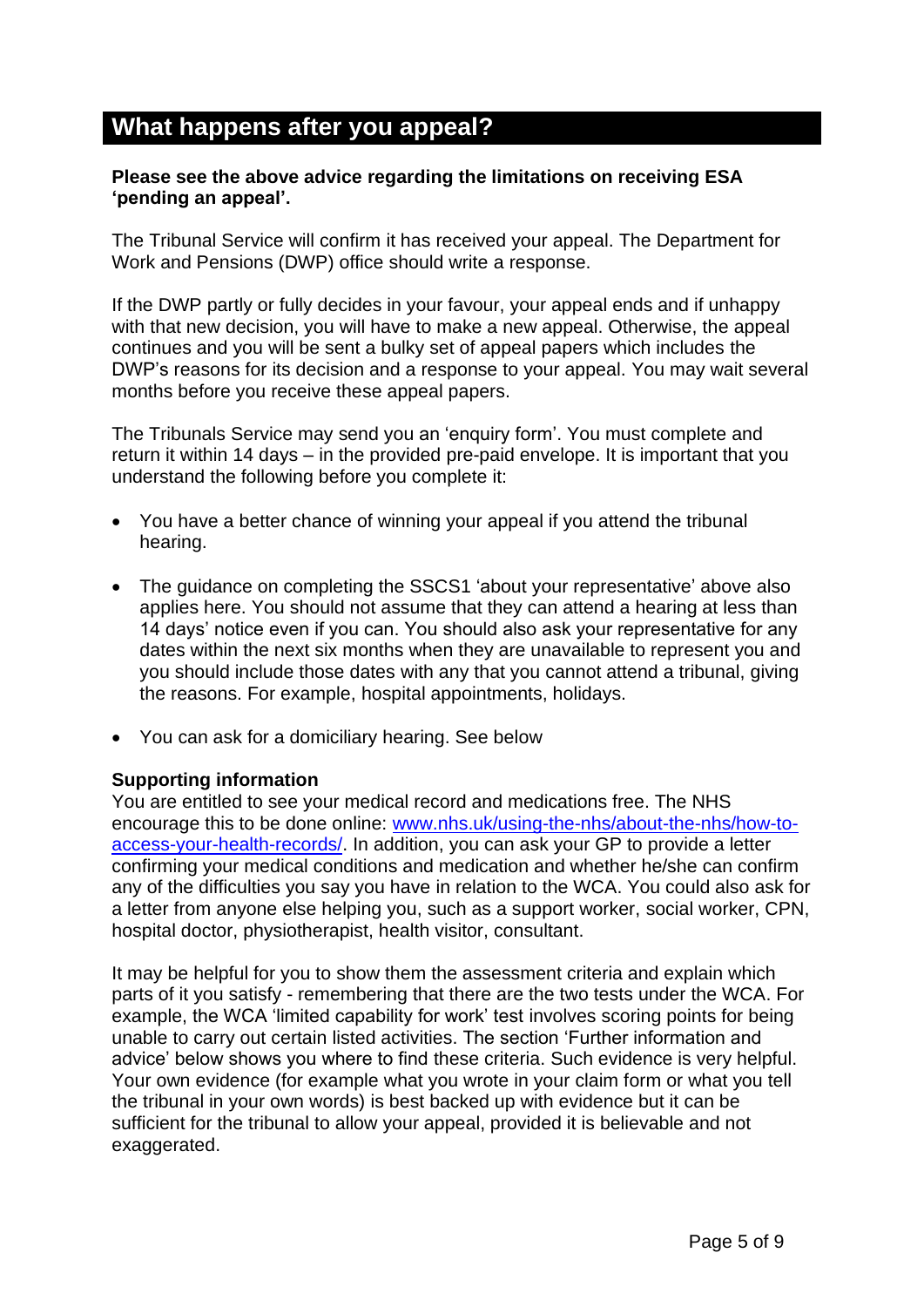Some GPs and others may charge you for a letter. If this is not an option for you, you can ask the Tribunal Service to contact the GP. If the Tribunal agrees, it would pay the fee not you. Your request to the Tribunal should contain the following instruction: "I consent to the Tribunal obtaining my medical records for a period which it thinks is necessary to decide my appeal, but no earlier". However, GP practices must provide you with your medical records and a list of medications free of charge.

Keep a diary of your problems that relate to the two sets of WCA criteria. It can be very helpful for you to and the tribunal to understand your needs and their frequency. Explain any help that you need whether you get it or not.

**Worsening condition.** The tribunal can only consider your needs at the date of the decision which you are appealing and not after, so it won't help to say it's got worse. You will find that date on the front page of the appeal papers where it states "date of decision." Therefore, you should ask for any supporting evidence to relate to your situation at that time, not later. If, since the decision was made, your condition(s) has worsened or the decision was made in ignorance or error, it may be possible to make a new claim. However, for ESA claimants in a UC area this may be problematic because this would trigger a claim for UC and it would then become virtually impossible to return to ESA. This is briefly described on page 2. Seek advice. See also the webpages: [www.newcastle.gov.uk/universalcredit](http://www.newcastle.gov.uk/universalcredit)

#### **Where does the tribunal take place?**

For people who live in Newcastle, the tribunal hearing is normally held at: Newcastle Civil & Family Courts and Tribunals Centre Barras Bridge Newcastle upon Tyne NE1 8QF Phone: 0300 123 1142. Email: [contactsscs@justice.gov.uk](mailto:contactsscs@justice.gov.uk) More details can be found by typing in your postcode at: [https://www.find-court-tribunal.service.gov.uk/courts/newcastle-civil-family-courts](https://www.find-court-tribunal.service.gov.uk/courts/newcastle-civil-family-courts-and-tribunals-centre)[and-tribunals-centre](https://www.find-court-tribunal.service.gov.uk/courts/newcastle-civil-family-courts-and-tribunals-centre)

If you are too ill to travel to the tribunal venue, the Tribunals Service can arrange for your appeal to be held at your home. This is known as a **domiciliary hearing**. You should obtain a letter from your doctor confirming that you are too ill to travel. However, domiciliary hearings are granted only in exceptional circumstances so your request may be refused even if you have a doctor's letter.

#### **At the tribunal hearing**

You may have a representative with you but you can also have a companion. When you arrive at the tribunal, you will be shown where to go and register your arrival.

For WCA appeals the tribunal panel consists of two members comprising a judge (usually a solicitor) and a doctor. The judge will chair the proceedings, introduce everyone and write notes. Make sure you do not speak too fast! WCA related tribunals cannot carry out a medical examination. But note that tribunals can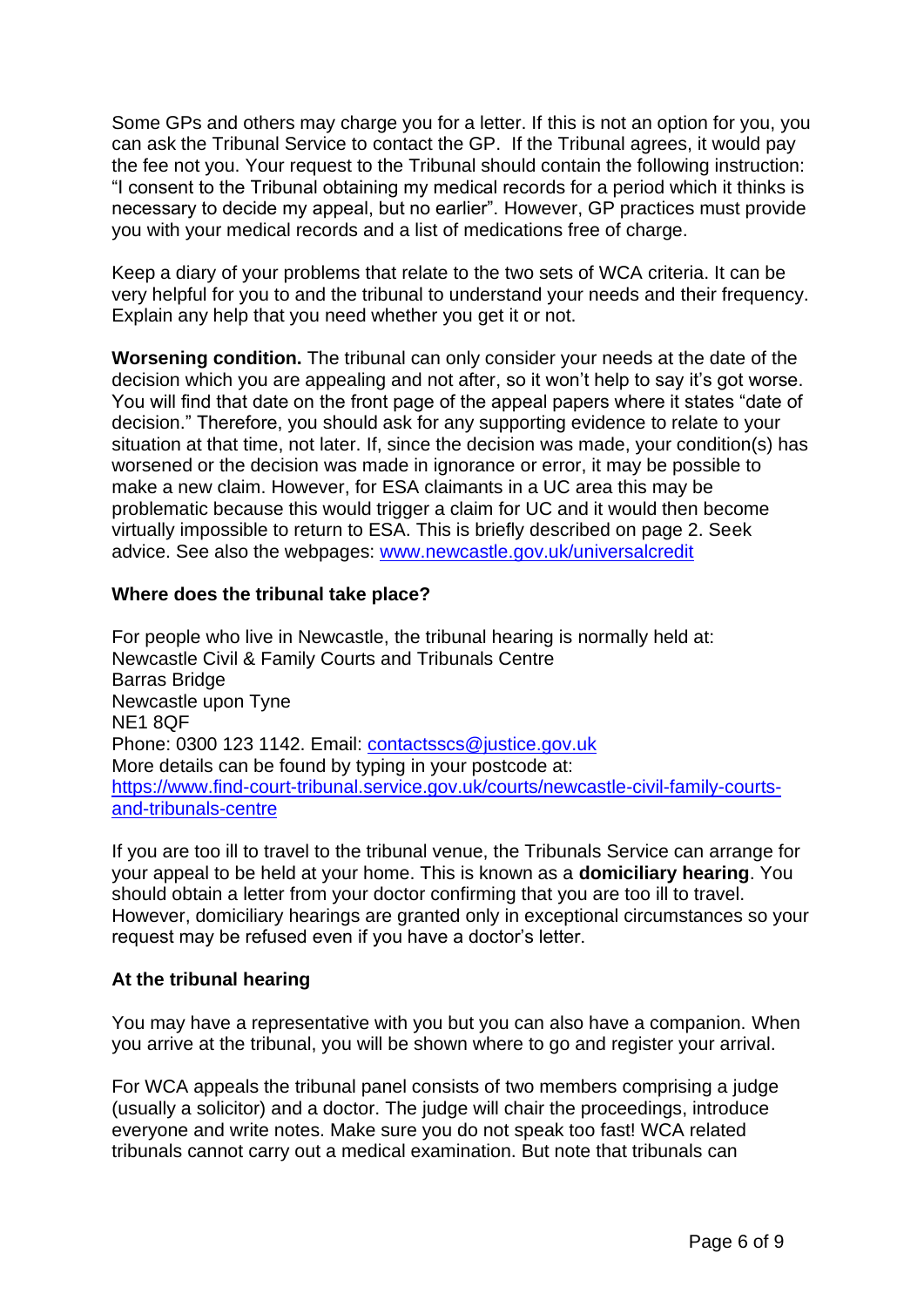however, observe how you entered the room, how long you comfortably sit - which may contradict what you say about your difficulties.

Try not to be intimidated by the tribunal. They are supposed to be friendly, informal and should enable you to explain yourself properly. However, they also need to make a proper and careful decision, weighing up all the evidence and information. You should be prepared to be assertive and make sure you get your points across. Short and simple answers are the best. If you are asked a question, but you do not think it covers the situation, be prepared to add some information to give a fuller picture of your needs.

Sometimes, the DWP may send a Presenting Officer whose job it is to explain to the tribunal why the decision was made rather than to defend the decision. The tribunal is not a contest between you and the DWP but a discussion about your difficulties and how you satisfy the WCA test(s).

You are expected to co-operate with the tribunal and answer their questions honestly. Even if you have a strong case, if the tribunal feels you are exaggerating, you may risk not being believed. On the other hand, you should not minimise your needs and explain if you have good and bad days. Again, the evidence you may have from your doctor or your diary mentioned above – can help. Be careful not to verbally contradict what you have already said in writing, for example in the claim form. If you are aware of inconsistencies or you feel the information you previously supplied does not do justice to your needs, then explain why.

The tribunal members will not confine their questions to what is in the papers. They may ask you other questions about your hobbies, how you look after your children, how you get to the shops, how you got to the tribunal and so on. They are not trying to catch you out. They just want to get an idea of how you manage and your needs and whether they satisfy the criteria. But again, just be prepared to answer honestly and consistently.

As stated above, the tribunal can only consider your needs at the date of the decision which you are appealing and not after. Nevertheless, they may ask whether you are better, worse or about the same compared to the date of the decision you are appealing. If for example, your condition is about the same now as it was then, you can simply answer the tribunal's questions based upon how you are now, because there has been no change in your difficulties. That is often helpful to the tribunal.

If you say you are a lot worse now than the at the date of the decision, that may - in the minds of the tribunal - minimise your needs at that time.

#### **At the end of the tribunal hearing**

After the tribunal has considered the appeal, you will usually be given a short decision. Otherwise it will be sent to you by post.

If the tribunal allows your appeal and you are happy with its decision then theoretically, you need do nothing. The Tribunal will send a copy of its decision to the DWP who should, after a few weeks, put into place the tribunal's decision, including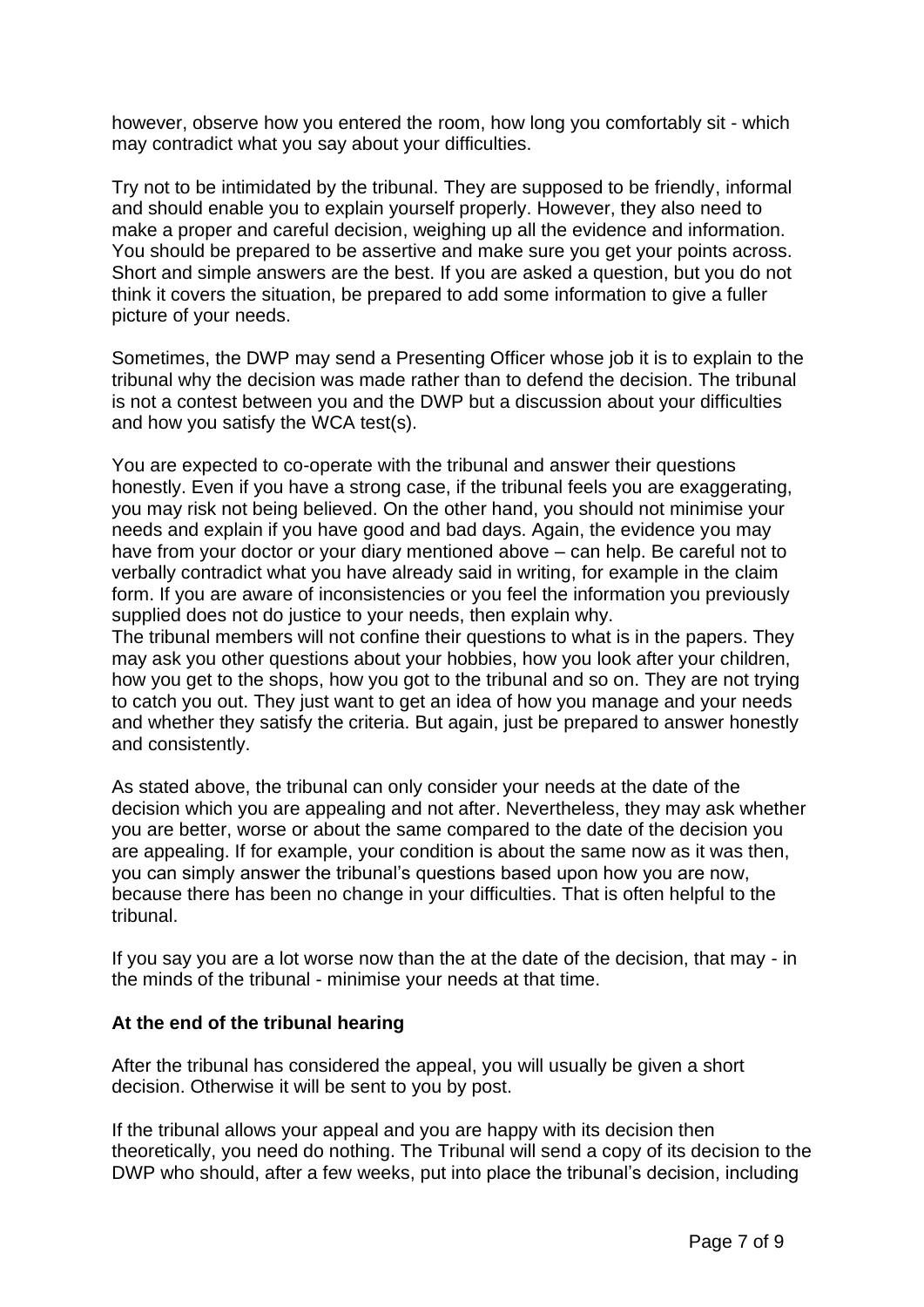payment of any arrears. This depends on what you were appealing about. If it was about the 'Limited capability for work test' you may be entitled to your ESA again and backdated. For UC, you may be entitled to have the LCW element added to your claim, and whilst this may not increase your payment, if should mean that you do not need to take part in work related activities. If it was about the other 'Limited capability for work related activity' test you may return to the ESA support group and get the related component - or the equivalent under UC. If you are challenging an ESA decision but have since claimed UC, then the ESA section of the DWP Jobcentre will be responsible for paying any backdating that is due and the UC section will add any increase in to your claim going forward. You will most likely need to provide a copy of the Tribunal decision notice to Universal Credit so that they can see that an increase is due.

# **What if you are unhappy with the tribunal's decision?**

If you disagree with the tribunal decision, you should read the information sheet that came with the tribunal's decision. That tells you how to challenge the decision. The first step is to write to the Tribunal Service (same address as above) requesting the tribunal for a '**statement of reasons**' for its decision within a month of the tribunal decision.

Once you receive the tribunal's reasons, you have a month to ask the tribunal for '**permission to appeal to the Upper Tribunal**'. A tribunal decision can only usually be challenged 'on a point of law'. This can include many reasons, such as not understanding or correctly applying the law, breaching the rules of natural justice or not giving adequate reasons for its decision. Remember to quote your national insurance number in your letter.

The Tribunals Service will normally write to you within a few weeks and may refuse your request for permission to appeal. A refusal at this stage is not unusual. You then need to appeal directly to the Upper Tribunal using form UT1 available from the Tribunal Service or [www.gov.uk/government/collections/administrative-appeals](http://www.gov.uk/government/collections/administrative-appeals-chamber-upper-tribunal-forms)[chamber-upper-tribunal-forms](http://www.gov.uk/government/collections/administrative-appeals-chamber-upper-tribunal-forms)

Your reasons for appealing will be the same as before, i.e. error in law. Your completed UT1 form should be received by the Upper Tribunal within one month of the date of the letter that refused you permission to appeal. If the Upper Tribunal decides the tribunal made an error in law it can make the correct decision or send it back to another tribunal to reconsider the appeal from fresh usually with some guidance.